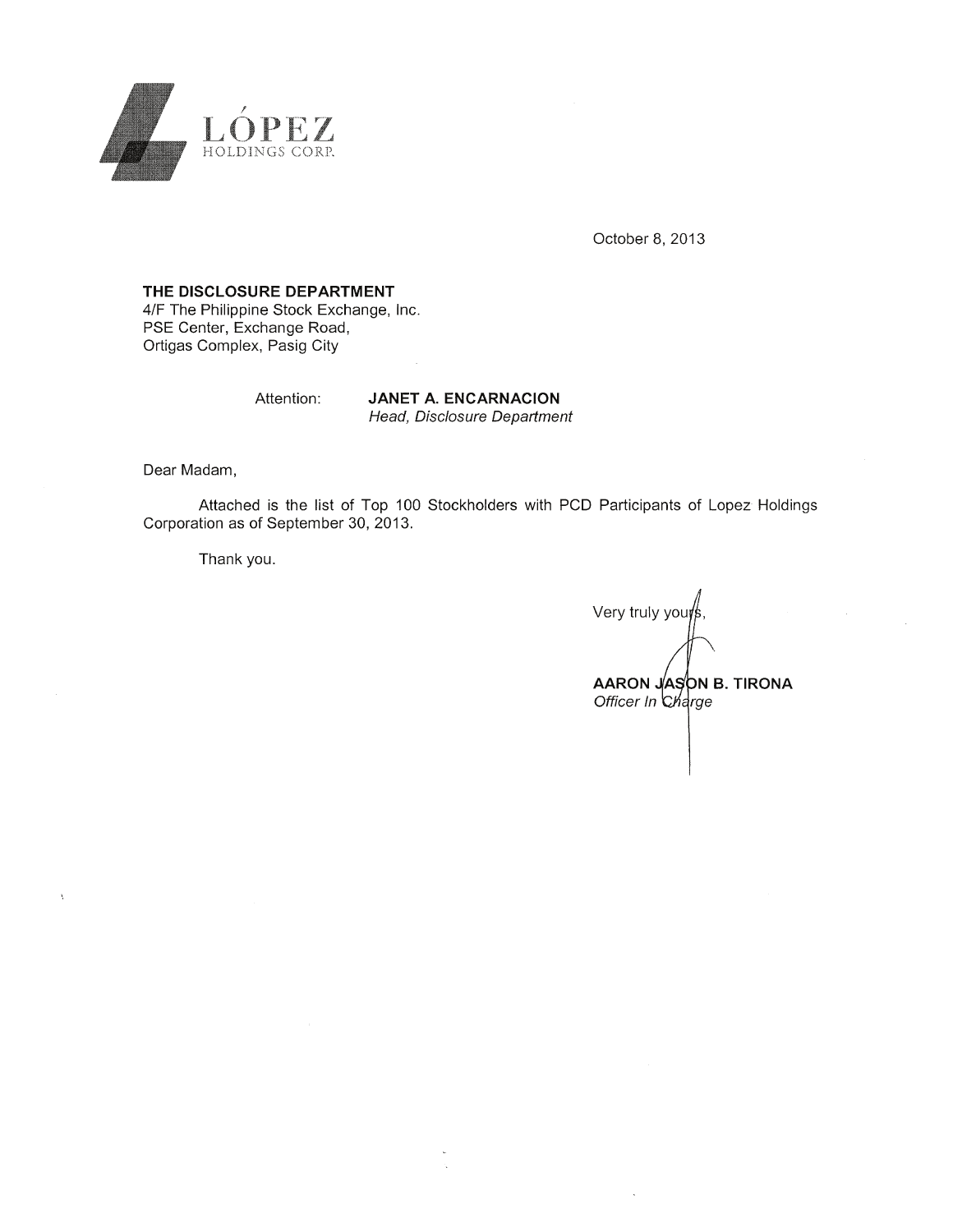## **LOPEZ HOLDINGS CORPORATION LIST OF TOP 100 STOCKHOLDERS AS OF SEPTEMBER 30, 2013**

| Rank Name                                                          | <b>No. of Shares</b> | Percentage |
|--------------------------------------------------------------------|----------------------|------------|
| 1 LOPEZ, INC.                                                      | 2,407,244,215        | 52.465877% |
| 2 PCD NOMINEE CORPORATION (FILIPINO)                               | 1,203,543,955        | 26.231235% |
| 3 PCD NOMINEE CORPORATION (FOREIGN)                                | 710,089,356          | 15.476395% |
| 4 FIRST PHILIPPINE HOLDINGS CORP PENSION FUND                      | 100,000,000          | 2.179500%  |
| 5 GO KIM HUY, WILLIAM                                              | 15,425,300           | 0.336194%  |
| 6 CROSLO HOLDINGS CORPORATION                                      | 11,512,687           | 0.250919%  |
| 7 LOPEZ, MANUEL M., &/OR MA. TERESA LOPEZ                          | 10,985,000           | 0.239418%  |
| 8 LOPEZ, OSCAR M.                                                  | 8,597,182            | 0.187376%  |
| 9 LUCIO W. YAN &/OR CLARA YAN                                      | 8,216,500            | 0.179079%  |
| 10 LOPEZ, MA. CONSUELO R.                                          | 7,292,225            | 0.158934%  |
| 11 LOPEZ, MANUEL M.                                                | 7,089,114            | 0.154507%  |
| 12 MONTELIBANO, ANDREW RAMON L.                                    | 6,089,604            | 0.132723%  |
| 13 ENRIQUEZ, ALBERT N.                                             | 5,000,000            | 0.108975%  |
| 14 MONTELIBANO, JORDANA EDEN                                       | 3,561,901            | 0.077632%  |
| 15 LOPEZ, INC. (PLEDGED TO METROBANK)                              | 3,431,730            | 0.074795%  |
| 16 GANA, RAPHAELA L.                                               | 2,700,000            | 0.058846%  |
| 17 QUALITY INVESTMENT & SEC. CORP. A/C # 017003                    |                      |            |
|                                                                    | 2,683,000            | 0.058476%  |
| 18 IBANEZ, ELPIDIO                                                 | 1,834,217            | 0.039977%  |
| 19 CHING TIONG KENG &/OR FELIX CHUNG &/OR LIN LIN CHUNG            | 1,540,000            | 0.033564%  |
| 20 MENDOZA, ALBERTO, &/OR JEANIE MENDOZA                           | 1,368,020            | 0.029816%  |
| 21 MONTELIBANO, LEANDRO FERNANDO L., ITF ADRIENNE V. MONTELIBANO   | 1,107,921            | 0.024147%  |
| 22 MONTELIBANO, LEANDRO FERNANDO L., ITF ANTOINETTE V. MONTELIBANO | 1,107,921            | 0.024147%  |
| 23 MONTELIBANO, LEANDRO FERNANDO                                   | 940,000              | 0.020487%  |
| 24 LA SUERTE CIGAR & CIGARETTE FACTORY                             | 900,000              | 0.019615%  |
| 25 MONTELIBANO, LEANDRO FERNANDO L.                                | 664,753              | 0.014488%  |
| 26 DE GUIA, ARTHUR A.                                              | 621,000              | 0.013535%  |
| 27 LIN FENG                                                        | 600,000              | 0.013077%  |
| 28 LOPEZ, MARTIN ANTONIO L.                                        | 593,840              | 0.012943%  |
| 29 JISON, LILIA L.                                                 | 571,140              | 0.012448%  |
| 30 PUA YOK BING                                                    | 561,000              | 0.012227%  |
| 31 LOPEZ, BENJAMIN ERNESTO R.                                      | 529,000              | 0.011530%  |
| 32 ROQUE, ANSELMO C.                                               | 511,000              | 0.011137%  |
| 33 VILLAREAL, DENNIS T.                                            | 502,200              | 0.010945%  |
| 34 CROSLO HOLDINGS CORPORATION                                     | 500,000              | 0.010897%  |
| 35 DUMALIANG, ANTONIO M., &/OR ROSALINDA DUMALIANG                 | 500,000              | 0.010897%  |
| 36 GAW, JEAN                                                       | 500,000              | 0.010897%  |
| 37 MONTELIBANO, ASUNCION                                           | 500,000              | 0.010897%  |
| 38 EDAN CORPORATION                                                | 481,500              | 0.010494%  |
| 39 MONSOD, SOLITA C.                                               | 480,000              | 0.010462%  |
| 40 SANTOS, BENILDA S.                                              | 416,000              | 0.009067%  |
| 41 LACHICA, DANILO COMELIO                                         | 360,000              | 0.007846%  |
| 42 CHENG, BERCK YAO                                                | 350,000              | 0.007628%  |
| 43 MENDOZA, ANNA LORAINE M.                                        | 330,000              | 0.007192%  |
| 44 ABACUS SECURITIES CORPORATION                                   | 328,450              | 0.007159%  |
| 45 MENDOZA, RAYMOND ALVIN M.                                       | 320,000              | 0.006974%  |
| 46 ELERS REALTY DEVELOPMENT CO. INC.                               | 319,000              | 0.006953%  |
| 47 MONTEVERDE, LEONARDO G.                                         | 314,600              | 0.006857%  |
| 48 MONTIVERDE, LILY Y.                                             | 314,600              | 0.006857%  |
| 49 ABELLADA, MANUEL F.                                             | 309,100              | 0.006737%  |
| 50 LAGDAMEO, PILAR R.                                              | 308,000              | 0.006713%  |
| 51 LIM, EDWIN B.                                                   | 306,200              | 0.006674%  |
| 52 AGUSTINES, VERONA S.                                            | 300,000              | 0.006538%  |
|                                                                    |                      |            |
| 53 ENRIQUEZ, ALBERT                                                | 300,000              | 0.006538%  |
| 54 LOPEZ JR., MANUEL EUGENIO L.                                    | 299,800              | 0.006534%  |
| 55 SABELLA, EMELITA D.                                             | 285,000              | 0.006212%  |
| 56 ANG, JOYCE L.                                                   | 271,150              | 0.005910%  |
| 57 R. COYIUTO SECURITIES, INC.                                     | 268,500              | 0.005852%  |
| 58 ACRIS CORPORATION                                               | 250,000              | 0.005449%  |
| 59 DE DIOS, DELFIN, & OR ANITA DE DIOS                             | 240,300              | 0.005237%  |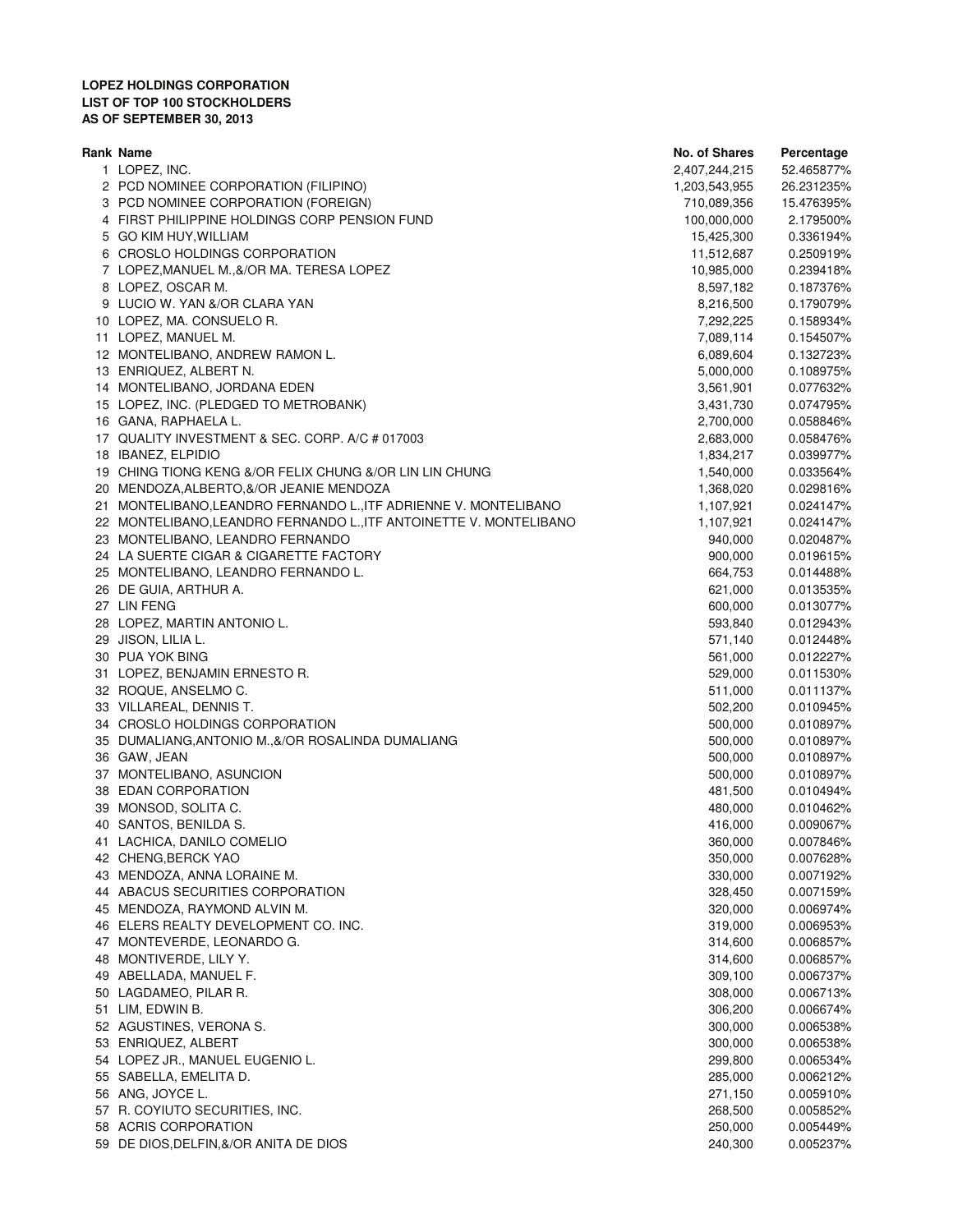## **LOPEZ HOLDINGS CORPORATION LIST OF TOP 100 STOCKHOLDERS AS OF SEPTEMBER 30, 2013**

| 60 QUALITY INVSTS. & SEC. CORP. A/C # 017003 | 233,000       | 0.005078%   |
|----------------------------------------------|---------------|-------------|
| 61 CHAN, WILFORD L., &/OR JESSICA A. CHAN    | 229,500       | 0.005002%   |
| 62 PHILIPPINE REMNANTS CO. INC.              | 228,620       | 0.004983%   |
| 63 FRAGANTE, MARGARITA B.                    | 225,410       | 0.004913%   |
| 64 EBC SECURITIES CORPORATION                | 223,660       | 0.004875%   |
| 65 DAVID GO SECURITIES CORPORATION           | 221,720       | 0.004832%   |
| 66 LOPEZ, MA. NICOLE                         | 205,000       | 0.004468%   |
| 67 DEE LIAN LIAN LIM                         | 200,000       | 0.004359%   |
| 68 DUCA, VICTORIA                            | 200,000       | 0.004359%   |
| 69 FAJARDO, EMMANUEL DAVID B.                | 200,000       | 0.004359%   |
| 70 OLIVEROS JR., FEDERICO S.                 | 200,000       | 0.004359%   |
| 71 YALONG, FELIPE S.                         | 200,000       | 0.004359%   |
| 72 LIM, AMADO P., &/OR HEIDE N. DY           | 195,000       | 0.004250%   |
| 73 LOPEZ, MIGUEL ERNESTO L.                  | 192,300       | 0.004191%   |
| 74 CRUZ, ALFREDO A.                          | 190,000       | 0.004141%   |
| 75 LOPEZ, BENJAMIN R.                        | 180,000       | 0.003923%   |
| 76 REGINA CAPITAL DEV'T. CORP. A/C# 000727   | 178,780       | 0.003897%   |
| 77 B.P. INSURANCE AGENCY, INC.               | 165,000       | 0.003596%   |
| 78 MANTES INSURANCE TRADERS INC.             | 165,000       | 0.003596%   |
| 79 CRUZ, NICOLAS D.                          | 160,000       | 0.003487%   |
| 80 CONCEPCION, RAUL JOSEPH A.                | 159,500       | 0.003476%   |
| 81 GARCIA SR., JESUS P.                      | 156,520       | 0.003411%   |
| 82 VACA, EDUARDO G.                          | 154,000       | 0.003356%   |
| 83 CHING BUN TENG                            | 150,000       | 0.003269%   |
| 84 MOTORTRADE NATIONWIDE CORPORATION         | 150,000       | 0.003269%   |
| 85 ZENAIDA I. ALANO OR JENNY A. RAGAZA       | 150,000       | 0.003269%   |
| 86 LOPEZ, ANGELA CRISTINA R.                 | 149,000       | 0.003247%   |
| 87 ZOSA, ELBERT M.                           | 147,400       | 0.003213%   |
| 88 GUZMAN, ROLAND                            | 142,450       | 0.003105%   |
| 89 OSMENA III, SERGIO                        | 138,945       | 0.003028%   |
| 90 QUALITY INVESTMENTS & SECURITIES CORP.    | 138,350       | 0.003015%   |
| 91 LIM TAY                                   | 137,500       | 0.002997%   |
| 92 BENPRES CORPORATION                       | 136,125       | 0.002967%   |
| 93 CREME INVESTMENT CORPORATION              | 136,125       | 0.002967%   |
| 94 KEH, BENITO                               | 134,200       | 0.002925%   |
| 95 GONZALES, J. XAVIER                       | 132,301       | 0.002883%   |
| 96 LOPEZ, ANGELA MARIA T.                    | 131,362       | 0.002863%   |
| 97 AWAD, CRAIG                               | 128,800       | 0.002807%   |
| 98 PIONEER STATIONERS, INC.                  | 128,600       | 0.002803%   |
| 99 GUY, MICHAEL C.                           | 127,500       | 0.002779%   |
| 100 BEDAN DEVELOPMENT CORPORATION            | 126,000       | 0.002746%   |
| <b>TOTAL SHARES (TOP 100)</b>                | 4,543,513,649 | 99.025861%  |
| TOTAL SHARES (REST OF STOCKHOLDERS)          | 44,695,547    | 0.974139%   |
| TOTAL ISSUED AND OUTSTANDING SHARES          | 4,588,209,196 | 100.000000% |
|                                              |               |             |

| <b>PCD BENEFICIAL OWNER REPORT</b>                           |               |            |
|--------------------------------------------------------------|---------------|------------|
| <b>Participant's Name</b>                                    | No. of Shares | Percentage |
| THE HONGKONG AND SHANGHAI BANKING CORP. LTD. -CLIENTS' ACCT. | 371,543,622   | 8.097792%  |
| DEUTSCHE BANK MANILA-CLIENTS A/C                             | 195.013.471   | 4.250318%  |
| GOVERNMENT SERVICE INSURANCE SYSTEM                          | 104,495,500   | 2.277479%  |
| <b>BPI SECURITIES CORPORATION</b>                            | 100,367,386   | 2.187507%  |
| CITIBANK N.A.                                                | 79.323.866    | 1.728863%  |
| PCCI SECURITIES BROKERS CORP.                                | 62.528.274    | 1.362803%  |
| BANCO DE ORO - TRUST BANKING GROUP                           | 60,947,200    | 1.328344%  |
| COL Financial Group, Inc.                                    | 60,413,107    | 1.316703%  |
| DAVID GO SECURITIES CORP.                                    | 57,493,430    | 1.253069%  |
| VICSAL SECURITIES & STOCK BROKERAGE, INC.                    | 54.460.900    | 1.186975%  |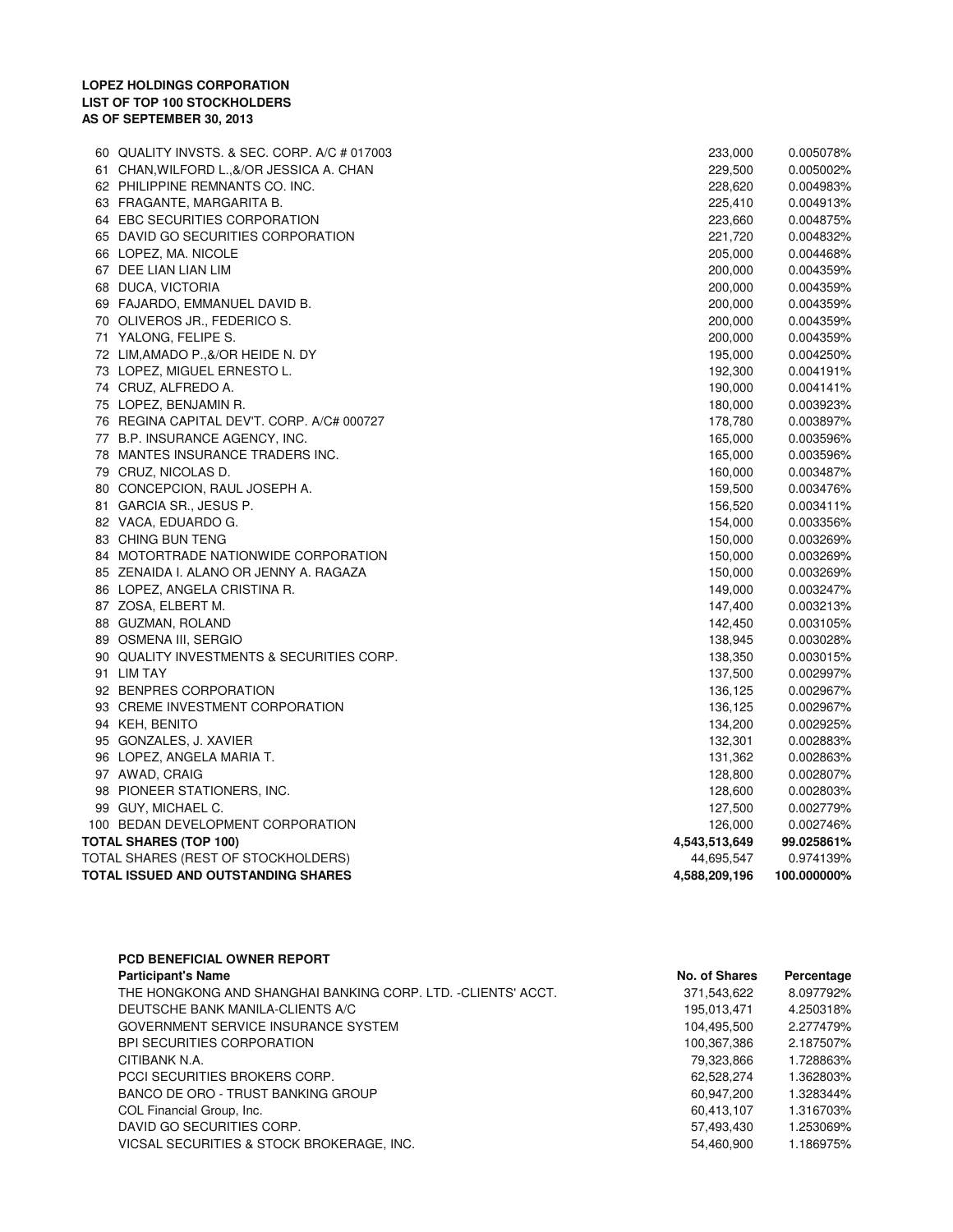| MAYBANK ATR KIM ENG SECURITIES, INC.                          | 45,731,098             | 0.996709%              |
|---------------------------------------------------------------|------------------------|------------------------|
| TOWER SECURITIES, INC.                                        | 39,404,054             | 0.858811%              |
| SUMMIT SECURITIES, INC.                                       | 36,148,258             | 0.787851%              |
| MERCANTILE SECURITIES CORP.                                   | 30,149,350             | 0.657105%              |
| ARMSTRONG SECURITIES, INC.                                    | 23,413,980             | 0.510308%              |
| MDR SECURITIES, INC.                                          | 22,826,725             | 0.497508%              |
| THE HONGKONG AND SHANGHAI BANKING CORP. LTD. - CLIENTS' ACCT. | 22,665,475             | 0.493994%              |
| MERIDIAN SECURITIES, INC.                                     | 21,708,307             | 0.473132%              |
| DEUTSCHE REGIS PARTNERS, INC.                                 | 21,187,395             | 0.461779%              |
| <b>BDO SECURITIES CORPORATION</b>                             | 20,976,647             | 0.457186%              |
| SB EQUITIES, INC.                                             | 20,168,417             | 0.439571%              |
| DEUTSCHE REGIS PARTNERS, INC.                                 | 19,542,000             | 0.425918%              |
| STANDARD SECURITIES CORPORATION                               | 19,056,180             | 0.415329%              |
| CITIBANK N.A.                                                 | 19,041,282             | 0.415005%              |
| YAO & ZIALCITA, INC.                                          | 17,070,756             | 0.372057%              |
| STANDARD CHARTERED BANK                                       | 16,618,041             | 0.362190%              |
| TRITON SECURITIES CORP.                                       | 14,186,410             | 0.309193%              |
| ANSALDO, GODINEZ & CO., INC.                                  | 14,119,950             | 0.307744%              |
| CITIBANK N.A.                                                 | 13,578,600             | 0.295946%              |
| PAPA SECURITIES CORPORATION                                   | 12,987,422             | 0.283061%              |
| <b>GENERALI PILIPINAS LIFE ASSURANCE COMPANY - GF</b>         | 12,560,000             | 0.273745%              |
| KING'S POWER SECURITIES, INC.                                 | 12,295,900             | 0.267989%              |
| DEUTSCHE REGIS PARTNERS, INC.                                 | 12,285,380             | 0.267760%              |
| BANCO DE ORO - TRUST BANKING GROUP                            | 11,632,300             | 0.253526%              |
| CITISECURITIES, INC.                                          | 10,490,769             | 0.228646%              |
| CLSA PHILIPPINES, INC.                                        | 10,347,000             | 0.225513%              |
| BANCO DE ORO - TRUST BANKING GROUP                            | 10,018,100             | 0.218344%              |
| FIRST METRO SECURITIES BROKERAGE CORP.                        | 9,380,407              | 0.204446%              |
| SOLAR SECURITIES, INC.                                        | 9,250,949              | 0.201624%              |
| <b>MANDARIN SECURITIES CORPORATION</b>                        | 8,435,130              | 0.183844%              |
| RCBC TRUST & INVESTMENT DIVISION                              | 8,161,560              | 0.177881%              |
| QUALITY INVESTMENTS & SECURITIES CORPORATION                  | 7,252,302              | 0.158064%              |
| E. CHUA CHIACO SECURITIES, INC.                               | 7,249,800              | 0.158009%              |
| WEALTH SECURITIES, INC.                                       | 7,196,395              | 0.156845%              |
| IMPERIAL, DE GUZMAN, ABALOS & CO., INC.                       | 6,729,099              | 0.146661%              |
| CITIBANK N.A.                                                 | 6,635,161              | 0.144613%              |
| INTRA-INVEST SECURITIES, INC.                                 | 6,098,905              | 0.132926%              |
| RCBC TRUST & INVESTMENT DIVISION                              | 6,000,000              | 0.130770%              |
| PREMIUM SECURITIES, INC.                                      | 5,828,110              | 0.127024%              |
| R. NUBLA SECURITIES, INC.                                     | 5,244,820              | 0.114311%              |
| UNITED COCONUT PLANTERS BANK-TRUST BANKING                    | 5,221,600              | 0.113805%              |
| RCBC TRUST & INVESTMENT DIVISION                              | 4,965,000              | 0.108212%              |
| R. COYIUTO SECURITIES, INC.                                   | 4,840,728              | 0.105504%              |
| EVERGREEN STOCK BROKERAGE & SEC., INC.                        | 4,833,628              | 0.105349%              |
| SOCIAL SECURITY SYSTEM                                        | 4,719,900              | 0.102870%              |
| ABACUS SECURITIES CORPORATION                                 | 4,590,777              | 0.100056%              |
| <b>BDO TRUST BANKING GROUP</b>                                | 4,550,900              | 0.099187%              |
| <b>IGC SECURITIES INC.</b>                                    | 4,418,155              | 0.096294%              |
| HDI SECURITIES, INC.                                          | 4,304,600              | 0.093819%              |
| STRATEGIC EQUITIES CORP.                                      |                        |                        |
| UNICAPITAL SECURITIES INC.                                    | 4,267,849<br>4,150,548 | 0.093018%<br>0.090461% |
|                                                               |                        |                        |
| ACCORD CAPITAL EQUITIES CORPORATION                           | 4,145,021              | 0.090341%              |
| BERNAD SECURITIES, INC.                                       | 3,164,320              | 0.068966%              |
| SAN MIGUEL CORPORATION RETIREMENT PLAN-STP                    | 2,751,800              | 0.059975%              |
| ALPHA SECURITIES CORP.                                        | 2,683,340              | 0.058483%              |
| RCBC SECURITIES, INC.                                         | 2,515,866              | 0.054833%              |
| AB CAPITAL SECURITIES, INC.                                   | 2,478,093              | 0.054010%              |
| CAMPOS, LANUZA & COMPANY, INC.                                | 2,390,334              | 0.052097%              |
| ANGPING & ASSOCIATES SECURITIES, INC.                         | 2,350,420              | 0.051227%              |
| S.J. ROXAS & CO., INC.                                        | 2,344,937              | 0.051108%              |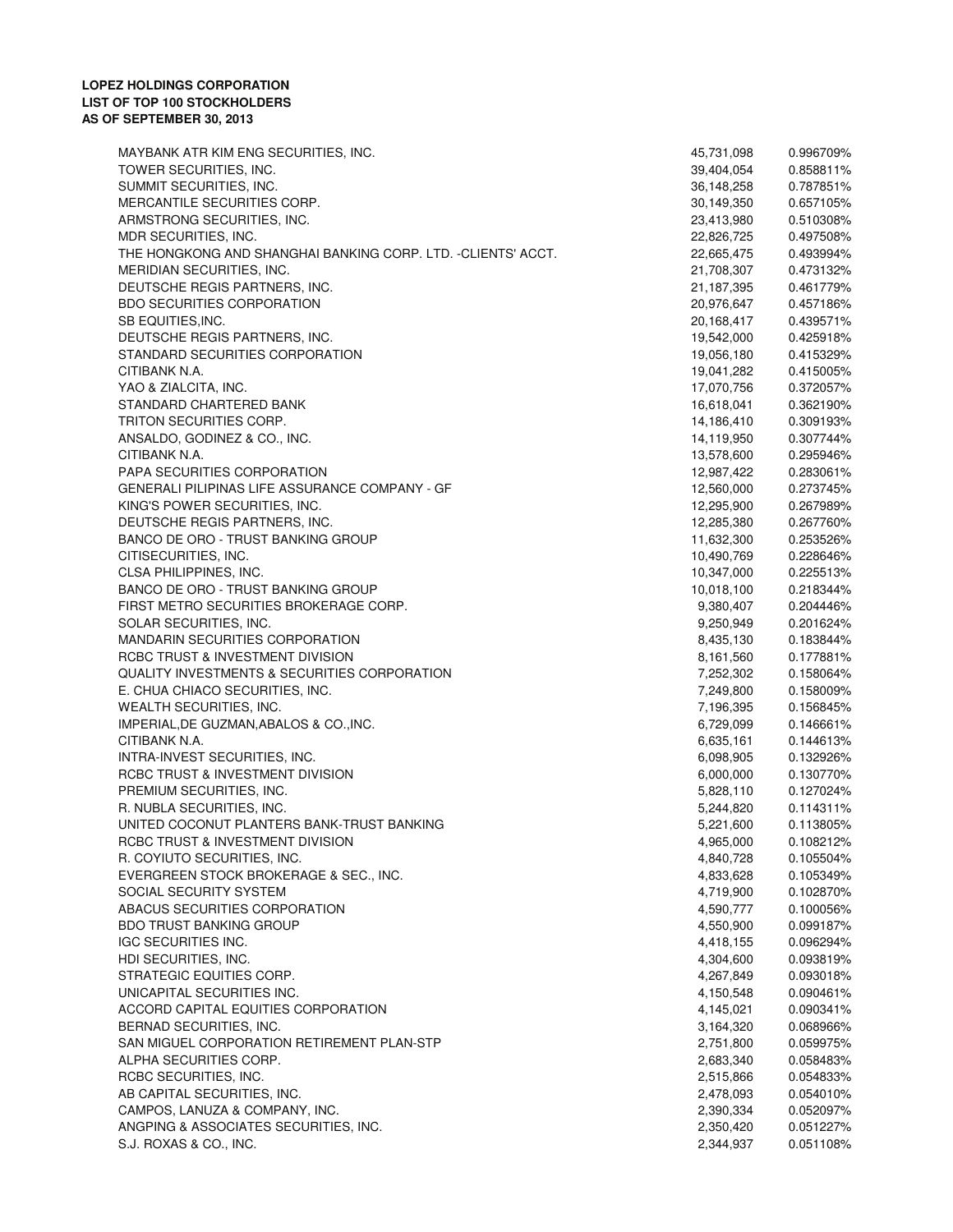## **LOPEZ HOLDINGS CORPORATION LIST OF TOP 100 STOCKHOLDERS AS OF SEPTEMBER 30, 2013**

| GOLDSTAR SECURITIES, INC.                                         | 2,276,400 | 0.049614% |
|-------------------------------------------------------------------|-----------|-----------|
| LUCKY SECURITIES, INC.                                            | 2,229,130 | 0.048584% |
| BELSON SECURITIES, INC.                                           | 2,181,703 | 0.047550% |
| ASIASEC EQUITIES, INC.                                            | 2,179,573 | 0.047504% |
| RCBC TRUST & INVESTMENT DIVISION - VARIOUS TAXABLE ACCTS          | 2,063,000 | 0.044963% |
| EASTERN SECURITIES DEVELOPMENT CORPORATION                        | 1,979,081 | 0.043134% |
| NIEVES SECURITIES, INC.                                           | 1,957,360 | 0.042661% |
| UCPB SECURITIES, INC.                                             | 1,853,239 | 0.040391% |
| DW CAPITAL INC.                                                   | 1,820,650 | 0.039681% |
| BENEFICIAL LIFE INSURANCE CO., INC.                               | 1,800,000 | 0.039231% |
| YU & COMPANY, INC.                                                | 1,792,000 | 0.039057% |
| SAN MIGUEL BREWERY INC. RETIREMENT PLAN                           |           |           |
|                                                                   | 1,773,000 | 0.038643% |
| FIRST INTEGRATED CAPITAL SECURITIES, INC.                         | 1,753,650 | 0.038221% |
| TANSENGCO & CO., INC.                                             | 1,739,200 | 0.037906% |
| PAN ASIA SECURITIES CORP.                                         | 1,700,920 | 0.037072% |
| DEUTSCHE BANK AG MANILA BRANCH A/C CLIENTS DEUB20                 | 1,684,750 | 0.036719% |
| A & A SECURITIES, INC.                                            | 1,658,566 | 0.036148% |
| PCIB SECURITIES, INC.                                             | 1,627,467 | 0.035471% |
| DIVERSIFIED SECURITIES, INC.                                      | 1,488,818 | 0.032449% |
| GUILD SECURITIES, INC.                                            | 1,439,701 | 0.031378% |
| <b>JSG SECURITIES, INC.</b>                                       | 1,419,800 | 0.030945% |
| REGINA CAPITAL DEVELOPMENT CORPORATION                            | 1,418,327 | 0.030912% |
| GLOBALINKS SECURITIES & STOCKS, INC.                              | 1,391,921 | 0.030337% |
| SALISBURY BKT SECURITIES CORPORATION                              | 1,383,100 | 0.030145% |
| B. H. CHUA SECURITIES CORPORATION                                 | 1,321,750 | 0.028808% |
| <b>BDO TRUST BANKING GROUP</b>                                    | 1,260,000 | 0.027462% |
| SARANGANI SECURITIES, INC.                                        | 1,079,225 | 0.023522% |
| RCBC IMA NO. 80-185-2 FAO NATIONAL REINSURANCE CORPORATION OF THE | 1,000,000 | 0.021795% |
|                                                                   |           |           |
| PNB SECURITIES, INC.                                              | 913,940   | 0.019919% |
| OPTIMUM SECURITIES CORPORATION                                    | 893,748   | 0.019479% |
| FIRST ORIENT SECURITIES, INC.                                     | 871,402   | 0.018992% |
| F. YAP SECURITIES, INC.                                           | 822,233   | 0.017921% |
| TRI-STATE SECURITIES, INC.                                        | 801,900   | 0.017477% |
| G.D. TAN & COMPANY, INC.                                          | 772,260   | 0.016831% |
| RTG & COMPANY, INC.                                               | 721,859   | 0.015733% |
| I. ACKERMAN & CO., INC.                                           | 721,808   | 0.015732% |
| FORTUNE GENERAL INSURANCE CORPORATION                             | 650,000   | 0.014167% |
| R & L INVESTMENTS, INC.                                           | 607,850   | 0.013248% |
| INVESTORS SECURITIES, INC,                                        | 557,990   | 0.012161% |
| FRANCISCO ORTIGAS SECURITIES, INC.                                | 533,684   | 0.011632% |
| DA MARKET SECURITIES, INC.                                        | 520,810   | 0.011351% |
| R. S. LIM & CO., INC.                                             | 518,000   | 0.011290% |
| LITONJUA SECURITIES, INC.                                         | 514,480   | 0.011213% |
| GOLDEN TOWER SECURITIES & HOLDINGS, INC.                          | 469,610   | 0.010235% |
|                                                                   |           |           |
| NORTHWEST INSURANCE AND SURETY CO., INC.                          | 455,000   | 0.009917% |
| NEW WORLD SECURITIES CO., INC.                                    | 446,619   | 0.009734% |
| H. E. BENNETT SECURITIES, INC.                                    | 441,260   | 0.009617% |
| AURORA SECURITIES, INC.                                           | 438,590   | 0.009559% |
| PLATINUM SECURITIES, INC.                                         | 438,080   | 0.009548% |
| THE FIRST RESOURCES MANAGEMENT & SECURITIES CORP.                 | 437,976   | 0.009546% |
| AB CAPITAL & INVESTMENT CORP. - TRUST & INVESTMENT DIV.           | 373,900   | 0.008149% |
| I. B. GIMENEZ SECURITIES, INC.                                    | 355,508   | 0.007748% |
| A. T. DE CASTRO SECURITIES CORP.                                  | 334,150   | 0.007283% |
| SINCERE SECURITIES CORPORATION                                    | 304,250   | 0.006631% |
| VENTURE SECURITIES, INC.                                          | 292,203   | 0.006369% |
| ASTRA SECURITIES CORPORATION                                      | 283,610   | 0.006181% |
| BA SECURITIES, INC.                                               | 268,643   | 0.005855% |
| THE HONGKONG AND SHANGHAI BANKING CORP. LTD.-CLIENTS ACCT.        | 260,000   | 0.005667% |
|                                                                   |           |           |
| WONG SECURITIES CORPORATION                                       | 250,720   | 0.005464% |
| J.M. BARCELON & CO., INC.                                         | 219,500   | 0.004784% |
|                                                                   |           |           |